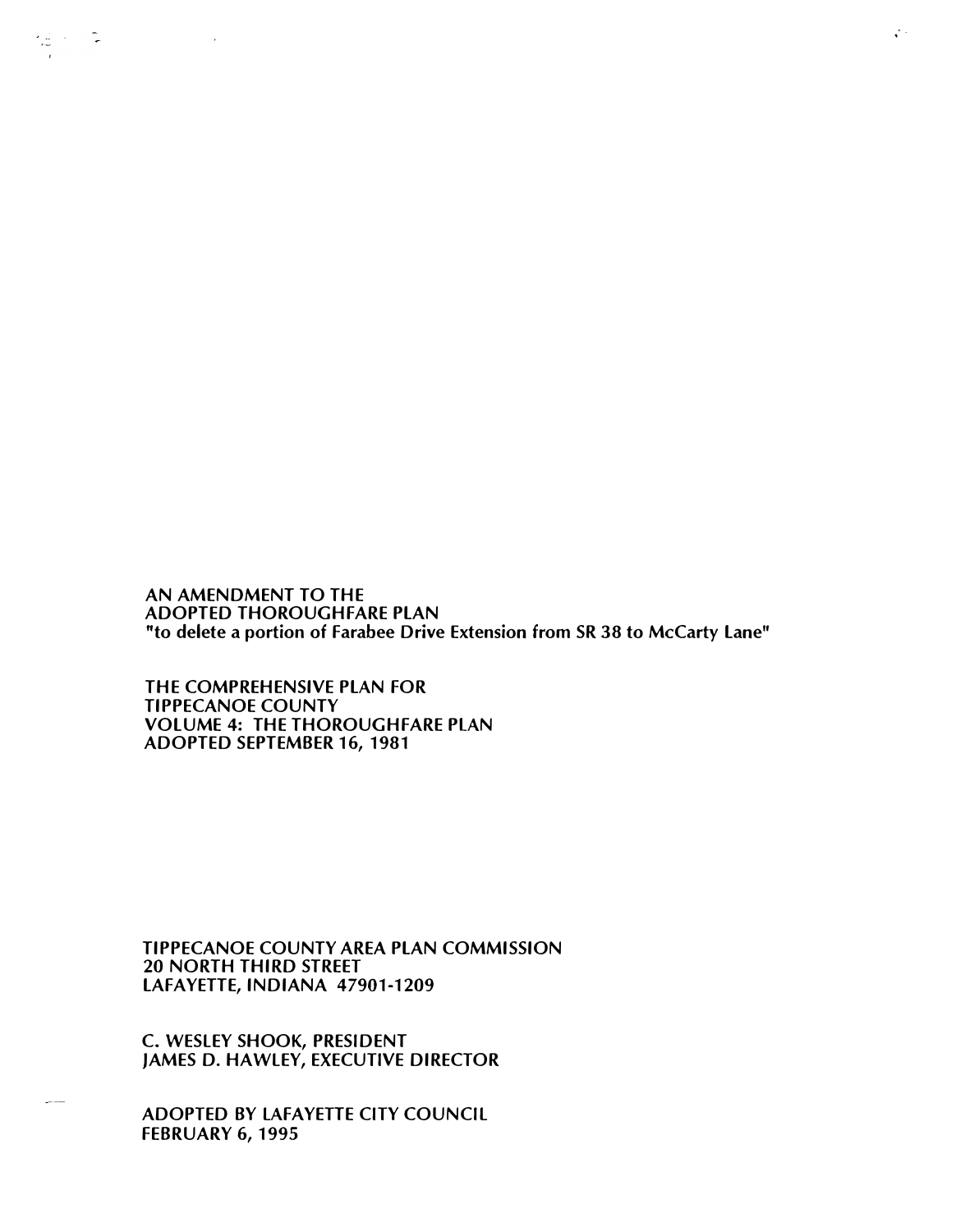## CE RTIFIC AT E

 $\cdot$   $\cdot$ 

I, James D. Hawley, Executive Director of the Area Plan Commission of Tippecanoe · County, on this 18th day of January, 1995 do hereby certify to the Tippecanoe County Recorder that: That the Comprehensive Plan for Tippecanoe County and its various elements were previously adopted and recorded pursuant to statute in the Office of the Tippecanoe County Recorder as Record No. Misc. 81 page 434, on October 23, 1981; and,

Pursuant to IC 36-7-4-508(b) the Area Plan Commission has approved an amendment to the Comprehensive Plan for one of its member governments: Lafayette, Indiana, at a public hearing held January 18, 1995; and,

All hearings and meeting notices required by IC 36-7-4-507 to amend the Comprehensive Plan were held and complied with; and,

The amendment is known as "an amendment to delete a portion of Farabee Drive Extension from SR 38 to McCarty Lane from the Adopted Thoroughfare Plan" and is attached to this certificate; and,

Pursuant to IC 36-7-4-508(b) I did certify this amendment to the Common Council of the City of Lafayette; and,

The attached signed Resolution verifies the adoption of this amendment to the Thoroughfare Plan, a part of the Comprehensive Plan, by the legislative body: Lafayette, pursuant to IC 36-7-4-509(a); and,

Pursuant to IC 36-7-4-509(b) I do hereby present these documents to Tippecanoe County Recorder to be kept on file in the office of the County Recorder.

He wes Maurley<br>Tames D. Hawley<br>Executive Director **Hawley** 

Area Plan Commission of Tippecanoe County

Jida Joman Attest

Linda Toman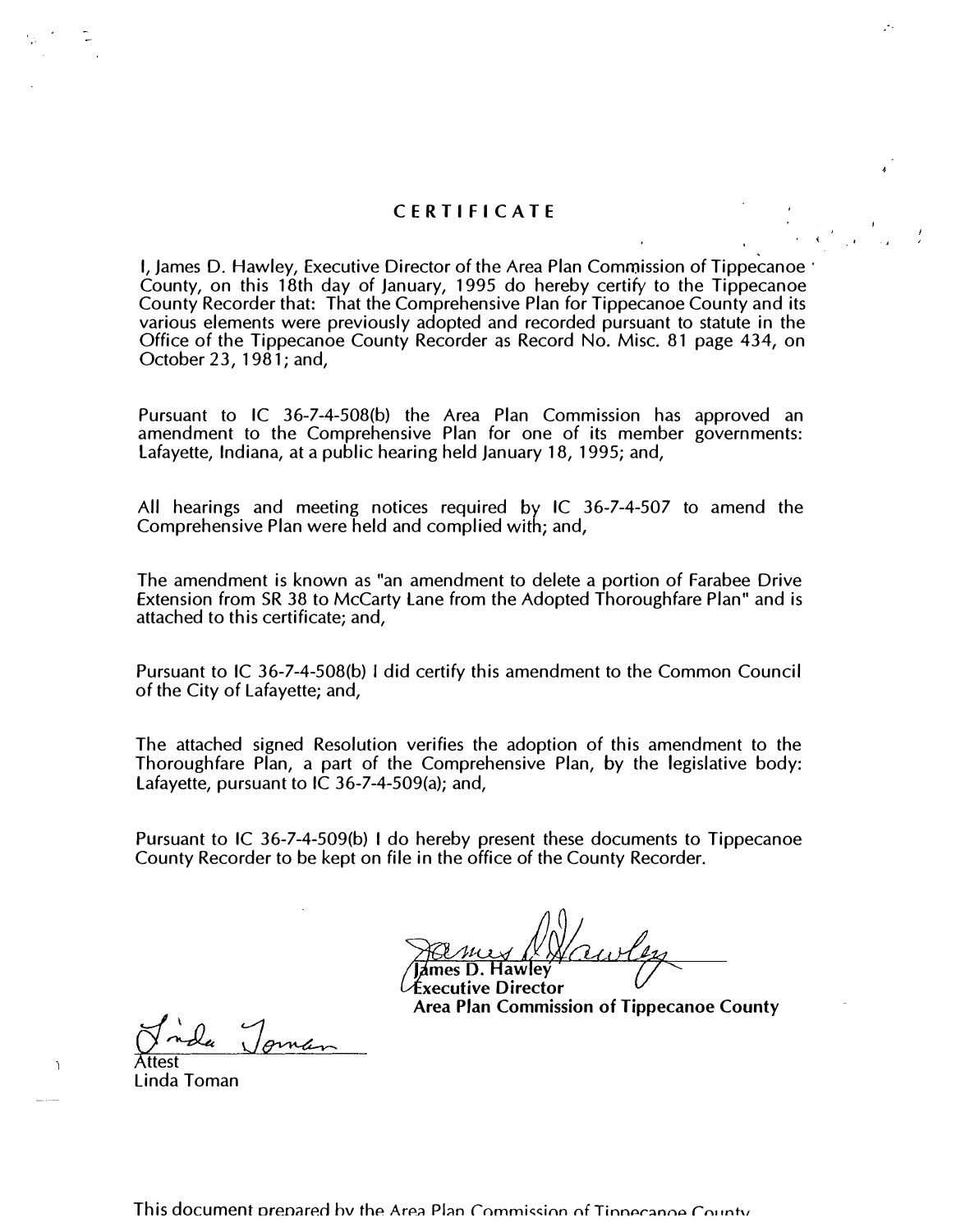

office of the City Clerk J. Hession £

## CERTIFICATE

STATE OF INDIANA  $\lambda$ COUNTY OF TIPPECANOE  $SS:$  $\lambda$ CITY OF LAFAYETTE  $\mathcal{L}$ 

This is to certify that the Common Council of the City of Lafayette did pass/defeat  $\Delta$  ordinance/Resolution No.  $95-7$  at their regular/special meeting on the  $\Delta$ day of *Jelenary*, 1995, The vote was 7 ayes and 1 nays.

WITNESS MY HAND AND THE SEAL OF THE CITY OF LAFAYETTE, INDIANA ON THIS THE 4 day of Seliruary 1995.

Eileen Hession Weiss City Clerk-City of Lafavette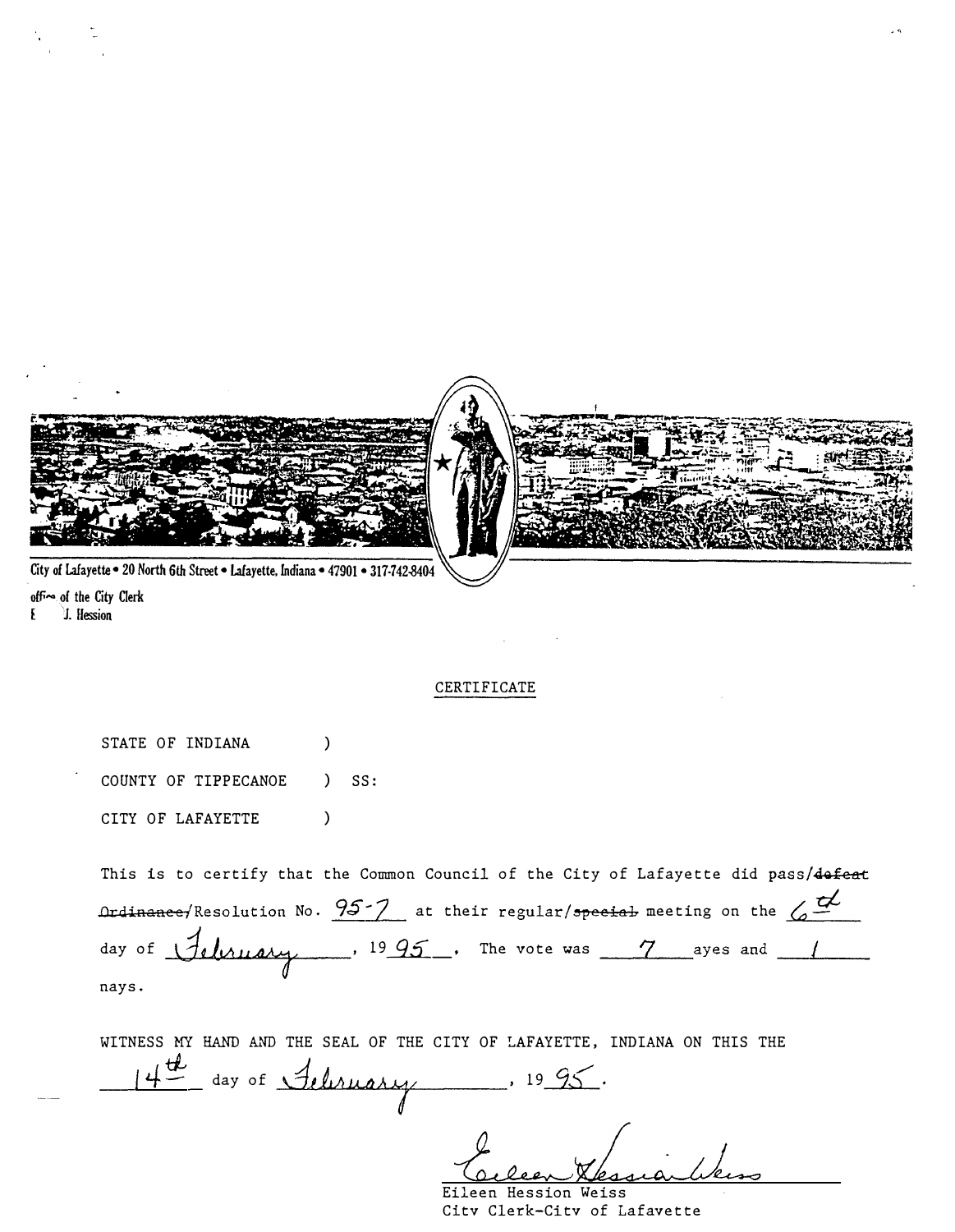## RESOLUTION 95 - 7

WHEREAS the Lafayette Common Council has requested the Tippecanoe County Area Plan Commission study and consider the deletion of a portion of Farabee Drive extension from the Thoroughfare Plan, a part of the adopted Comprehensive Plan for Tippecanoe County, Indiana;

WHEREAS the Tippecanoe County Area Plan Commission derives authority to adopt amendments to the Comprehensive Plan from Indiana Code Section 36-7-4-511;

WHEREAS the Tippecanoe County Area Plan Commission did hold a public hearing following proper publication of meeting notices under Indiana Code Section 36-7-4-507, to inform and hear discussion on this amendment to the adopted Thoroughfare Plan;

Highway delete WHEREAS the Tippecanoe County Area Plan Commission, after due consideration and recommendation from the Technical Highway Committee, unanimously adopted this amendment to the Thoroughfare Plan to the Farabee Drive extension between SR 38 and McCarty lane, thus recommending the amendment to the COMMON COUNCIL OF THE CITY OF LAFAYETTE;

NOW THEREFORE BE IT RESOlVED BY THE COMMON COUNCIL OF THE CITY Of LAFAYETTE, INDIANA, THAT:

This amendment to the Thoroughfare Plan Element of the adopted Comprehensive Plan for Tippecanoe County, including lafayette, Indiana, is hereby adopted.

This resolution shall be in full force and effect from and after its passage and approval by the MAYOR.

the MAYOR.<br>ADOPTED AND PASSED BY THE COMMON COUNCIL OF THE CITY OF LAFAYETTE, INDIANA, THIS  $6\frac{H}{2}$  DAY OF  $9h$   $\frac{H}{2}$   $\frac{H}{2}$  1995.

 $\frac{1}{\sqrt{1-\frac{1}{2}}\sqrt{1-\frac{1}{2}}\sqrt{1-\frac{1}{2}}\sqrt{1-\frac{1}{2}}\sqrt{1-\frac{1}{2}}\sqrt{1-\frac{1}{2}}\sqrt{1-\frac{1}{2}}\sqrt{1-\frac{1}{2}}\sqrt{1-\frac{1}{2}}\sqrt{1-\frac{1}{2}}\sqrt{1-\frac{1}{2}}\sqrt{1-\frac{1}{2}}\sqrt{1-\frac{1}{2}}\sqrt{1-\frac{1}{2}}\sqrt{1-\frac{1}{2}}\sqrt{1-\frac{1}{2}}\sqrt{1-\frac{1}{2}}\sqrt{1-\frac{1}{2}}\sqrt{1-\frac{1}{2}}\sqrt{1-\frac$ 

ATTEST:

Presented by me to the MAYOR of the CITY OF THE LAFAYETTE, INDIANA, for his<br>approval and signature this Redday of <u>Steatung</u>, 1995. approval and signature day of 1995.

Approved and signed by the MAYOR of the CITY OF LAFAYETTE, INDIANA, this  $P^{\underline{\mathcal{L}}^{\mathcal{L}}}$ day of *Pelisium* 1995.

 $\sqrt{\lim_{\mathcal{U}}\mathcal{U}}$  . Rightle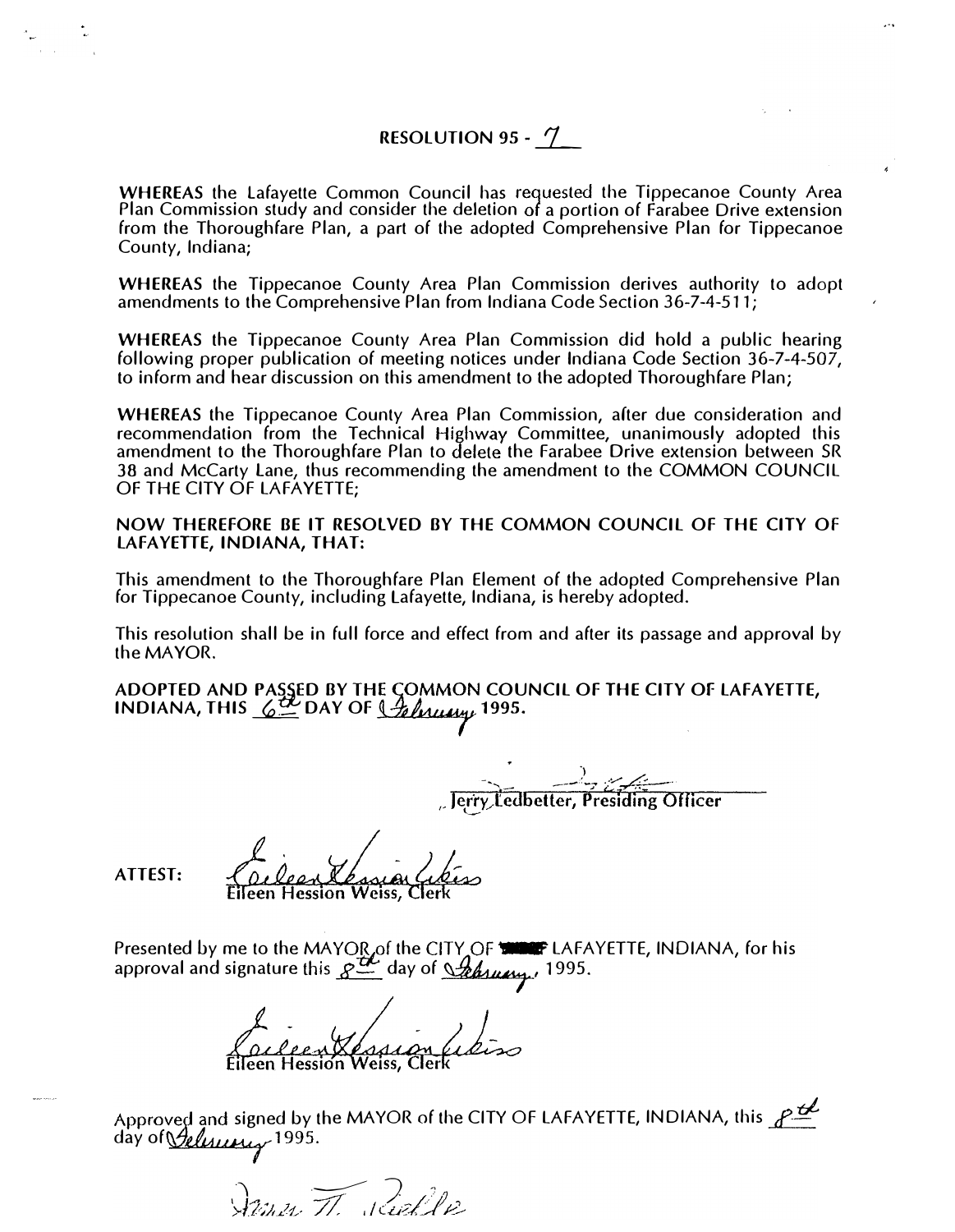## **CERTIFICATE**

..

As Executive Director to the Tippecanoe County Area Plan Commission, and pursuant to the Indiana Code Section 36-7-4-508, I, James D. Hawley, do hereby certify that the enclosed document, "an amendment to delete a portion of Farabee Drive extension from SR 38 to McCarty Lane in the Adopted Thoroughfare Plan", a part of the Comprehensive Plan for Tippecanoe County, was approved at a public hearing held Wednesday, January 18, 1995; and,

That all hearings, and the meetings notice required by IC-36-7-4-507 were held, and complied with; and,

That this amendment to the Adopted Thoroughfare Plan was approved by a unanimous vote of the members of the Tippecanoe County Area Plan Commission, as provided by law;

All the above items I do hereby certify on this  $\chi$   $\rightarrow$  day of January, 1995.